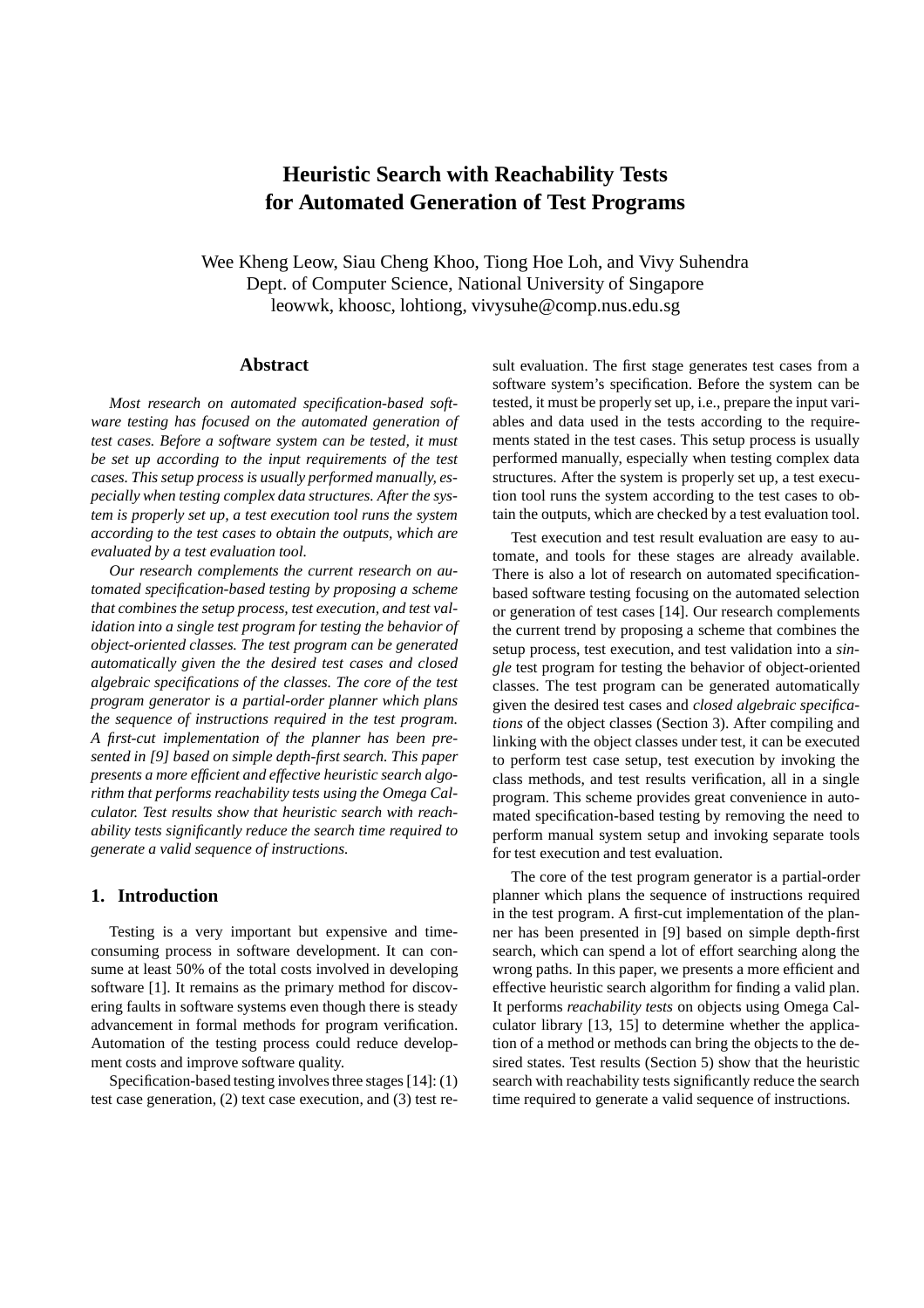### **2. Background and Related Work**

Most research on automated specification-based testing has focused on the automated generation of test cases [6, 14, 18]. For example, Donat developed a technique for generating test cases from specifications that contain quantifications [4]. Offutt and Liu presented a method for generating test cases from specifications written in SOFL, which is a kind of formal specification language [12]. Memon et al. developed a method based on AI planner to generate test cases for testing GUI [10]. Scheetz et al. also applied AI planner to generate test cases from test objectives derived from UML models [18]. Graves et al. conducted empirical study to compare the cost and benefit of several techniques for selecting subsets of test cases for regression testing [5]. Other recent work has focused on automated testing of specific software properties such as safety violation in telephone switching systems [8] instead of general software testing. Chan et al. [2] classified the various integration testing techniques for object-oriented programs into statebased, event-based, fault-based, testing against formal specification (aka. algebraic specification and contract specification [3]), and deterministic and reachability techniques.

In comparison, there is not much research on automated generation of test programs that combine system setup, test execution, and test validation into a single framework, except for the well-known ADL (Assertion Definition Language) system [17] and its successor, ADL2 [11].

ADL provides a framework for specifying the semantics of a software component such as a function or a module. Given an ADL specification, the ADL Translator can automatically generate a test program that executes the function or module under test and checks the test results. To support the automated generation of test programs, ADL requires the user to supply *auxiliary functions* that define the semantics of the function to be tested. We call this type of specification system an *opened specification system*. In addition, the user also needs to provide implementations of the *provide functions* for constructing the required test data and the *relinquish functions* for destroying the test data.

The strength of an opened specification system is that it can be used to specify a single function or to partially specify a module, and test program can be generated to test the function or partially specified module. However, an opened specification system also has the following shortcomings:

• An opened specification is incomplete—it does not contain enough information for generating test data by itself. In testing complex software components, the user cannot avoid the need to provide supporting functions such as ADL's *auxiliary*, *provide*, and *relinquish functions*. Additional programming effort is required to implement these supporting functions, which may not have any use other than for testing. Consequently,

test programs cannot be generated from the specification alone, and test program generation cannot be fully automated.

• Supporting functions for testing complex modules may be quite complex themselves and should be subjected to testing also. Although testing of supporting functions can be accomplished by specifying them in ADL, such a requirement is not enforced by ADL. Moreover, testing of these supporting functions may, in turn, require other supporting functions.

Our research complements the current research on automated specification-based software testing in two ways: (1) It proposes a *closed specification system* (Section 3) that can overcome the above shortcomings of opened specification systems. (2) It proposes a scheme that combines automated test data generation (i.e., system setup), test execution, and test validation into a *single* test program. The test program is generated automatically given the class specifications and the test cases. When it is executed, it will perform system setup and test data generation, test execution, and test validation automatically.

To fulfill these goals, the specification must be defined for an entire object class instead of a single function. The semantics of the class methods are specified in terms of other methods which are, in turn, specified in their own class specifications. In other words, all the methods used in a class specification are defined in the same specification or in other class specifications, and the methods can be defined mutually recursively. So, a closed specification is a form of algebraic specification that emphasizes the completeness of semantic information within the specification. The target programming language is Java because it is practically useful and is simpler to handle than is C++.

Fulfilling the above requirement of the closed specification system may, at first glance, appear to be a daunting task for a software that involves many classes. More careful thought, however, reveals that the effort required is really not much more than providing the *auxiliary*, *provide*, and *relinquish* functions for ADL. Once a specification has been defined for a class, it can be readily reused in the specifications of many other classes. On the other hand, the supporting functions developed for testing a particular function or module are less readily reusable for testing other functions or modules. Therefore, in the long run, it is more beneficial to use a closed system than an opened system.

With closed specifications, every class method is defined in terms of other methods which are, in turn, defined in their class specifications. The core of our test program generator is an AI planner that plans the sequence of instructions required in the test program (Section 4.2). The AI planner is an appropriate tool since it is able to sequence the instructions, taking into account the constraints between them [16]. Moreover, the *partial-order planner* can plan a sequence of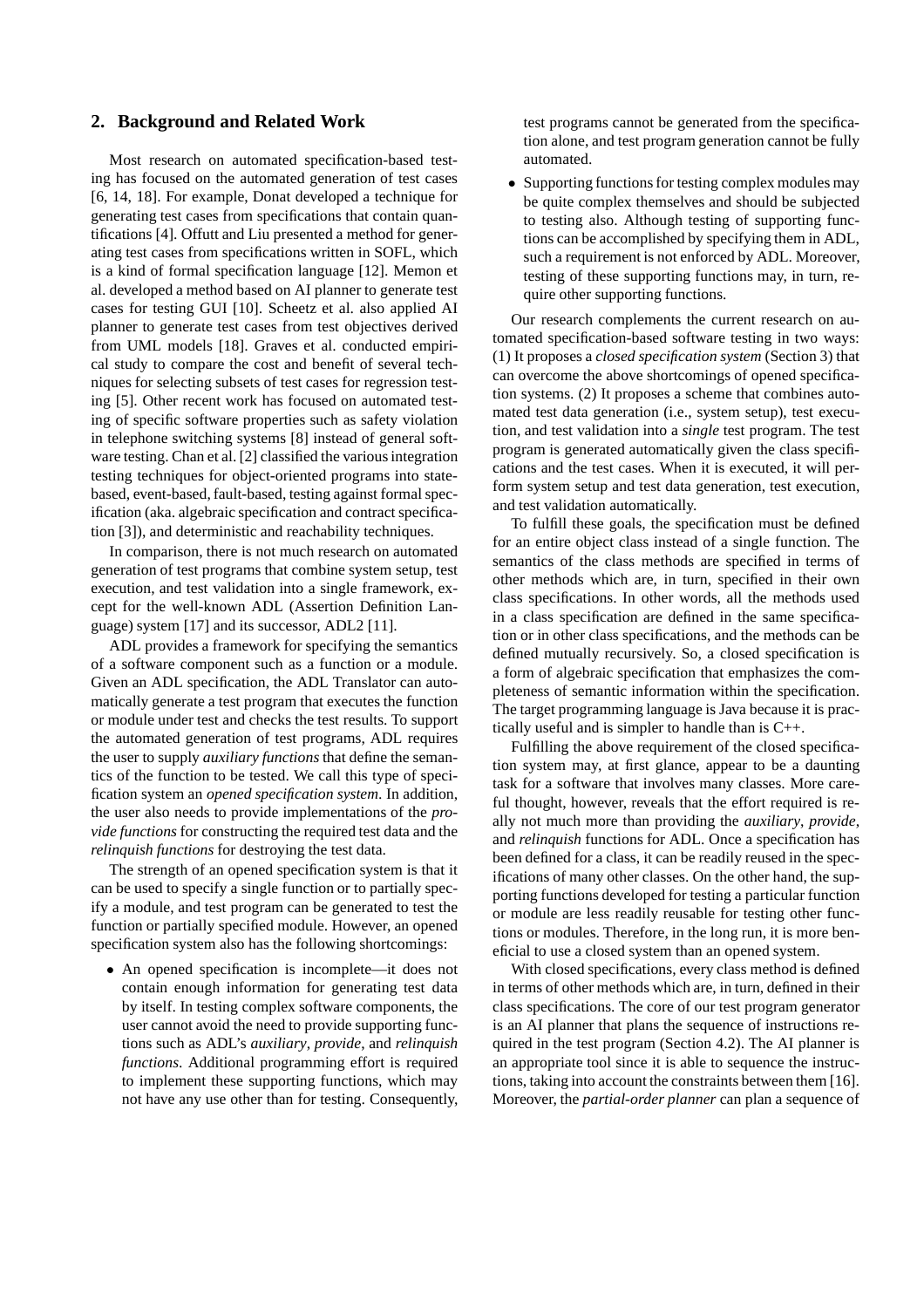instructions that are only partially ordered but not totally ordered [16]. As discussed above, AI planner has also been used to generate test cases from specifications [10, 18]. So, it is a very useful tool for automated software testing.

Our planner is implemented as a heuristic search algorithm (Section 4.3). It makes function calls to the Omega Calculator library [13, 15], which solves the constraints given by the test cases and obtains valid variable instances. Furthermore, it uses the Omega Calculator to perform reachability tests on object states (Section 4.4). This method greatly improves the search efficiency and effectiveness of the algorithm.

## **3. Closed Specifications of Classes**

In our system, the behavior of the classes are specified using an ADL-like specification language. Other specification languages can also be used, but we find the ADL syntax more similar to Java, our target programming language for software development. So, we expect Java developers to adopt the ADL syntax more readily than other syntax. The following example shows the specifications of three classes: Teacher and Student, which are atomic classes, and Course, which is an aggregate class.

```
class Course {
   Course()
   { true
       \Rightarrow #max = 1 && #size = 0
   }
   Course(int max)
   \{ max > 0-- \#max = max & \#size = 0
   }
   void setMax(int max)
   \{ \text{max} \geq \text{#size} \}--> #max = max && #max >= #size
   }
   void incMax()
   { true
      --> #max = @#max + 1
   }
   void decMax()
   \{ \text{ } \#max \geq \#size \}--> #max = @#max - 1
   }
   void setTeacher(Teacher t)
   \{t\} := null
      --> #teacher = t
   }
   void addStudent(Student s)
```

```
\{ s := null \&\&\#size < \#max--> #size = @#size + 1 &&
         exist (#s in Course) {#s = s}
   }
   void deleteStudent(Student s)
   { #size > 0 &&
     exist(#s in Course)\{#s = s\}--> #size = @#size - 1 &&
         !exist(#s in Course){#s = s}
   }
   int max()
   { true
     ---> max() = #max}
   int size()
   { true
     --> size() = #size
   }
   // Other access methods omitted.
}
class Teacher {
   Teacher(String name, int id)
   \{ name != null & & id > 0--> #name = name && #id = id
   }
   // Access methods omitted.
}
class Student {
   Student(String name, int id)
   \{ name != null &\& id > 0--> #name = name && #id = id
   }
   // Access methods omitted.
}
```
In this specification, preconditions are specified before the arrow symbol '-->' while postconditions are specified after '-->'. Symbols prefixed with '#' such as #name and #size refer to *state labels*. They specify the information that is contained in a class without saying how the information is organized and stored in the class. Symbols prefixed with '@' refer to the *pre-states* of the objects. For instance, @#size refers to the value of #size at the entry of the add method. Therefore, @#size has the same value as the #size in the precondition, and the #size in the postcondition is equal to @#size+1. A method argument must either be bound to a state label (e.g., name in constructor Student) or appear in the pre- or postcondition. Otherwise, it does not carry any useful information and can be discarded. For the access methods, the postconditions are very simple: the invocation of an access method equals some state labels of the respective class. Note that the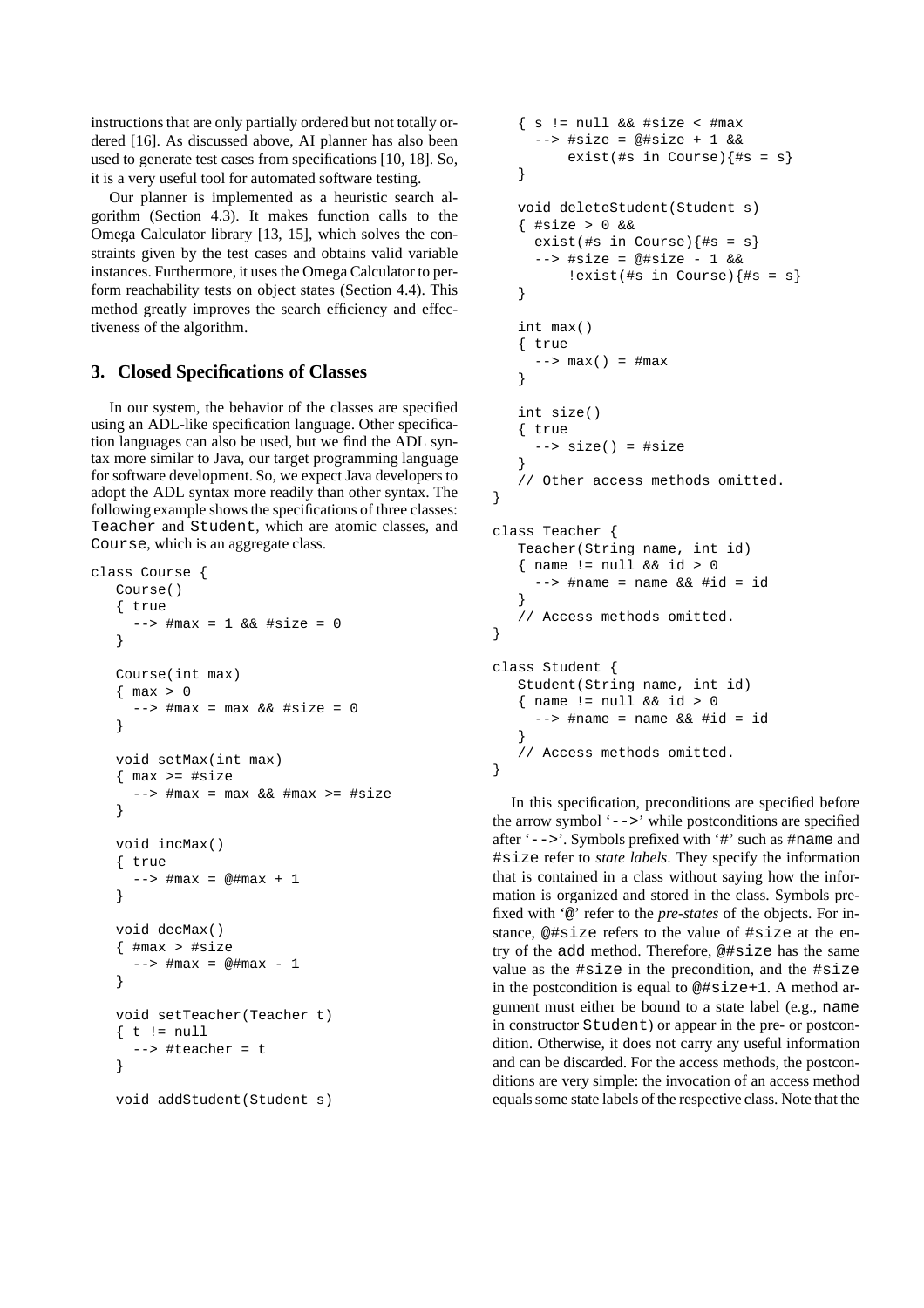semantics of all the methods in the classes are completely specified within them. That is, the specification is closed.

## **4. Automated Generation of Test Programs**

### **4.1. Overview**

A test program that exercises a class method according to a test case consists of three steps: (1) constructs target object and method arguments that satisfy the conditions in the test case, (2) applies the method on the object with the method arguments, (3) checks whether the actual results tally with the expected results given in the test case.

Let us discuss the main ideas using an example. Consider the following test case (specified in a format consistent with IEEE Standard 829 [7]):

Input specification:

```
Course course1 & course1.#max = 10 &
course1.#size = 1 &
Student student1
```
Method Invocation:

```
course1.add(student1)
```
#### Output specification:

Course course1 & course1.#max = 10 & course1.#size = 2

#### Then, a test program for this test case could be:

```
// Step 1: Object construction
Course course1 = new Course(10);
Student student2 =
   new Student("Mike", 12345);
course1.addStudent(student2);
```

```
Student student1 =
   new Student("Mary", 23456);
```

```
// Step 2: Method invocation
course1.addStudent(student1);
```

```
// Step 3: Test result verification
if (course1.max() == 10 & &;course1.size() == 2)then System.out.print("Passed");
else System.out.print("Failed");
```
The first three instructions construct a Course object that satisfies the input requirement of the test case. The fourth instruction constructs a Student object required for the test. The fifth instruction invokes the method under test, and the remaining instructions perform test result verification. Testing of exception handling can be done in a similar manner by modifying step 2 to catch a possible exception, and then checking whether the postcondition for exception handling is satisfied.

This example shows that it is straightforward to generate program codes for steps 2 and 3, especially when the test case specification is written in computer readable format. However, automated generation of program codes for step 1 is non-trivial:

- The method arguments of the object constructor of the target object may be objects as well, and they are required to satisfy the conditions given in the test case. Therefore, the object construction algorithm must be applied recursively to construct the method arguments.
- The object constructor may not be able to create an object that meets the test case conditions (as illustrated in the above example). Additional modifier methods (e.g., addStudent) may need to be invoked to bring the object to the required state.

Therefore, in the remainder of this paper, we will focus on the automated generation of object construction codes.

Object construction codes consist of three parts: (1) *argument creation*: create arguments  $u_1, \ldots, u_n$  of the target constructor C; (2) *object creation*: create the target object x; and (3) *object modification*: modify the state of x by applying modifier methods  $M_1, \ldots, M_m$ . For example,

$$
C_1 u_1 = new C_1(\ldots); // part 1
$$
  
\n...  
\n
$$
C_n u_n = new C_n(\ldots);
$$
  
\n
$$
C x = new C(u_1, \ldots, u_n); // part 2
$$
  
\n
$$
x.M_1(\ldots); // part 3
$$
  
\n...  
\n
$$
x.M_m(\ldots);
$$

Because an argument can also be an object, the codes for creating an argument may also involve three parts, just like object construction codes. Therefore, *recursive planning* is needed to correctly generate the program codes.

### **4.2. REBID Planner**

A *recursive bidirectional* planner called REBID for generating object construction codes has been developed and presented in [9]. REBID starts the planning process by generating object creation code (part 2). This is a good strategy because a class typically has far fewer constructors than modifier methods. Many classes may even have only one constructor. REBID works *backward* to generate the codes for constructing the arguments  $u_1, \ldots, u_n$  *recursively* because the construction of the arguments may also involve 3-part codes. At the same time, REBID also works *forward*, if necessary, to generate the codes to bring the the target object to the required state.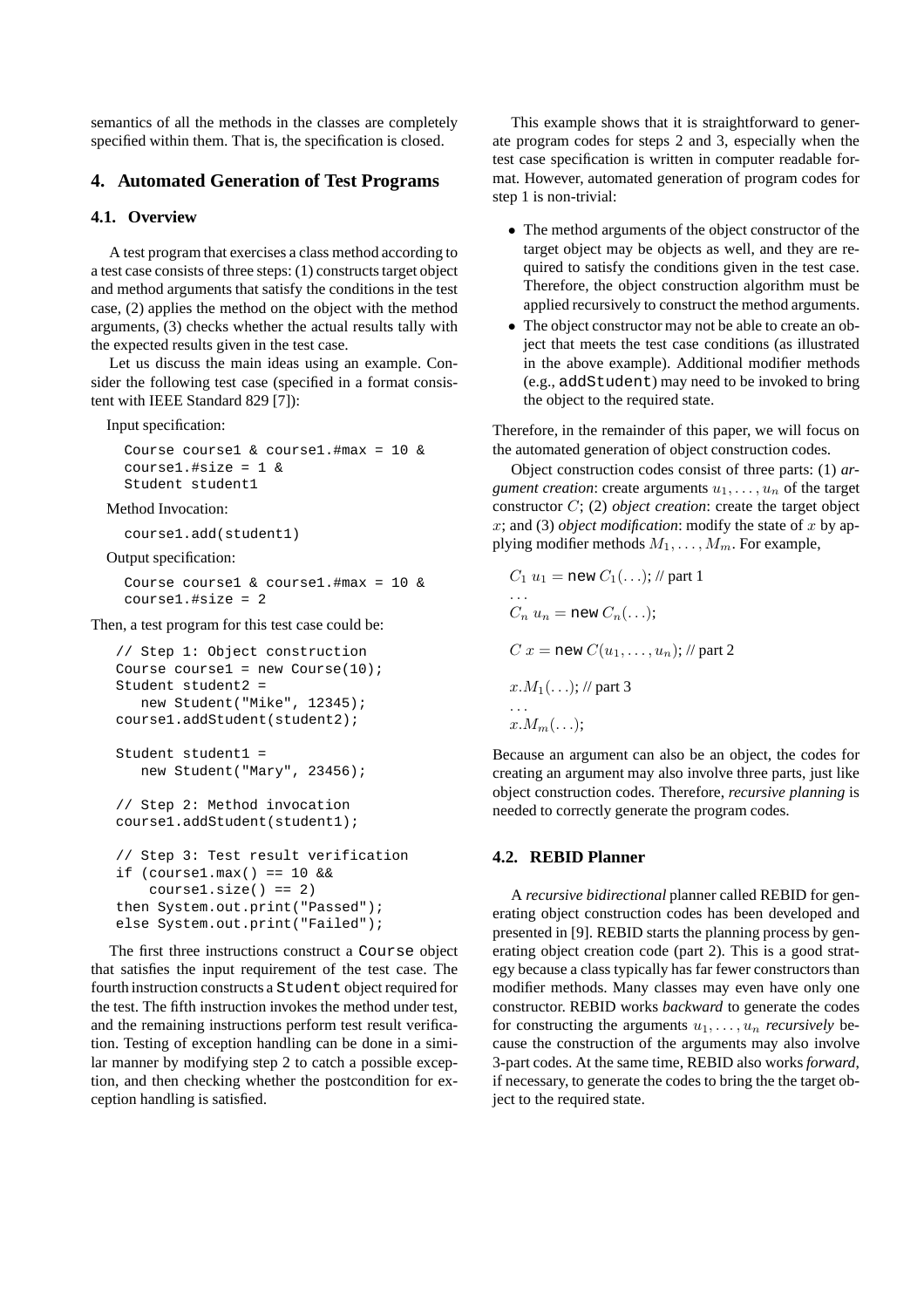Details of REBID is described in [9] in the form of a *nondeterministic* planner algorithm. Here, we give a brief summary of REBID and its deterministic implementation using heuristic search with reachability tests. This search strategy significantly improves the search efficiency and effectiveness of REBID compared to the simple method of depthfirst search without heuristics described in [9].

In REBID, the input conditions specified in a test case, as well as the preconditions and postconditions of methods, are regarded as constraints on the object's state labels and method arguments. REBID invokes the Omega Calculator to perform constraint solving to determine whether the conditions can be satisfied.

#### **Nondeterministic REBID**

#### **MakePlan**

- 1. Create initial plan with initial instruction for the target object and the object's constraints R. The method for constructing the object is not yet determined.
- 2. Repeat
	- (a) If all the methods of all the instructions have been determined, and all constraints in R have been satisfied, then instantiate the unbound state labels and method arguments, and return the plan.
	- (b) Else, CreateObject or ModifyObject.

#### **CreateObject**

- 1. **Choose** an instruction I in the plan whose method is not yet determined.
- 2. **Choose** an appropriate constructor method that can satisfy at least some of the constraints in R.
- 3. Set the method and arguments of instruction I.
- 4. Record the method's preconditions and postconditions as the constraints involved in executing I.
- 5. Record variable bindings.
- 6. ExpandArguments of instruction I.

#### **ModifyObject**

- 1. **Choose** the last instruction I that modifies an object such that execution of  $I$  still cannot fully satisfy the object's constraints.
- 2. **Choose** an appropriate modifier method that can satisfy at least some of the constraints.
- 3. Create a new instruction J with the chosen method and arguments.
- 4. Include instruction J into the plan *after* instruction I.
- 5. Record the method's preconditions and postconditions as the constraints involved in executing J.
- 6. Record bindings of state labels and method arguments.
- 7. ExpandArguments of instruction J.

#### **ExpandArguments**(I)

For each argument  $u$  of instruction  $I$  that is not a string literal and not a constant of primitive data type:

- 1. **Choose** an unbound state label from the constraints in  $R$  that can be bound to  $u$ .
- 2. Create instruction  $J$  for argument  $u$  and the constraints on  $u$ . The method for constructing argument  $u$  is not yet determined.
- 3. Insert instruction J into the plan *before* instruction I.
- 4. Record bindings of state labels and method arguments.

The nondeterministic **Choose** selects five types of candidates: instructions, class methods, method arguments, unbound state labels, and constraints. There are finite and enumerable numbers of instructions, class methods, state labels, and constraints. So, they can be found with a search algorithm. Selection of method arguments is more complicated because there is potentially an infinite number of possible values and they may need to satisfy some methods' preconditions. If the value of an argument is given in the test case (which is assumed to satisfy the preconditions), then it can be assigned the value. Otherwise, the preconditions have to be recorded as constraints and the values can only be determined at the end of the planning process (Step 2(a) of **MakePlan**) by proper instantiation of the arguments.

#### **4.3. Heuristic Search**

Below is a summary of the deterministic implementation of REBID.

#### **Deterministic REBID**

- 1. Make initial plan and insert it into a search queue.
- 2. Repeat
	- (a) Remove the plan at the front of the queue.
	- (b) Invoke Omega Calculator to perform instantiation and binding of each state label and method argument to an appropriate value that satisfies their constraints. These constraints may come from the test case or the preconditions or postconditions of the methods in the plan.
	- (c) If binding fails, continue with next iteration.
	- (d) If binding succeeds and the plan satisfies all the constraints in R, then terminate with the plan.
	- (e) Construct new plans by choosing either constructor or modifier methods. Each new plan is constructed with one new method selected.
	- (f) Invoke Omega Calculator to perform reachability tests on the chosen methods and the corresponding objects.
	- (g) Insert new plans into search queue based on heuristics.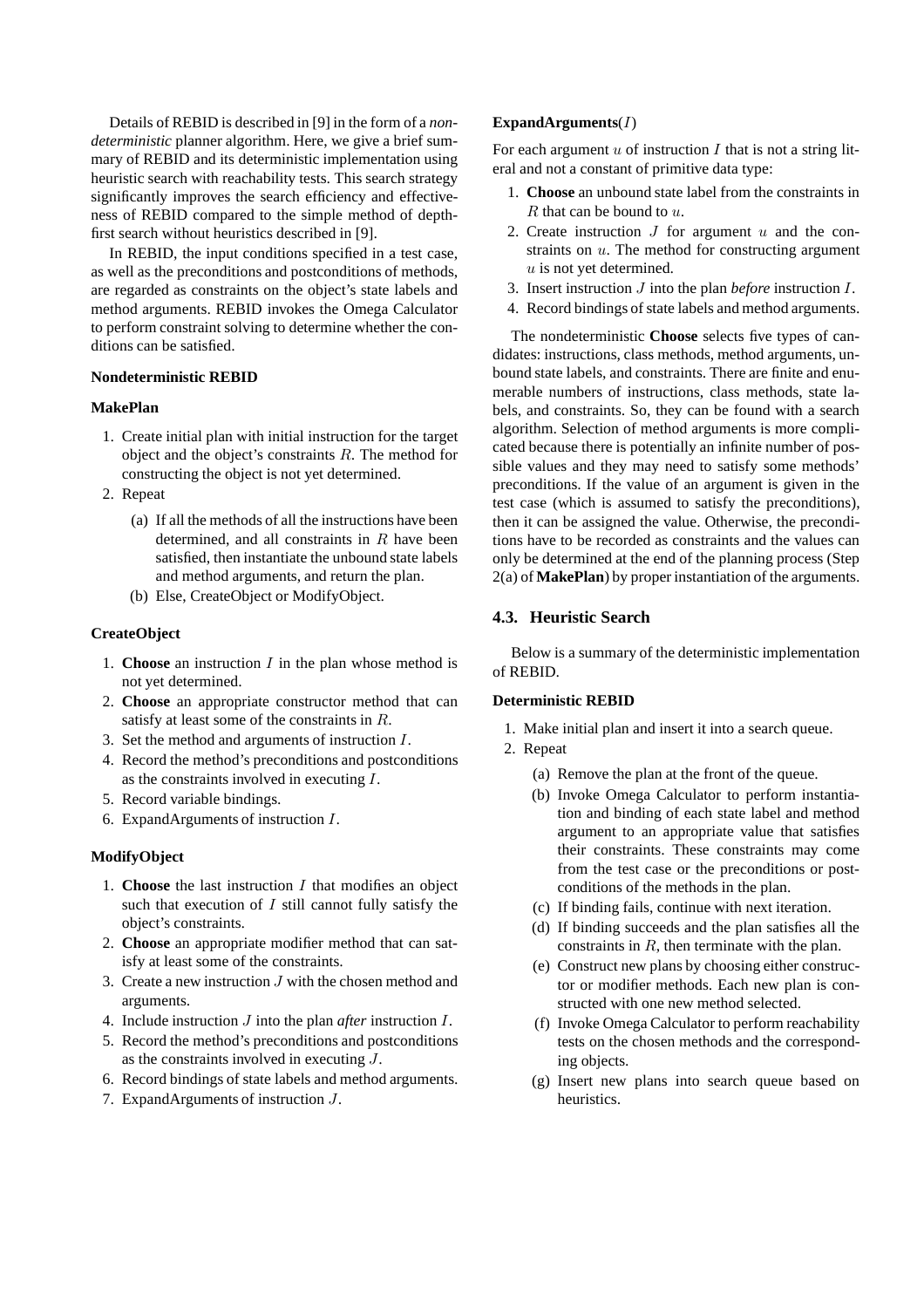The heuristics used in the insertion of new plans are:

- Reachable plans are inserted at the front of the queue, and sorted in decreasing number of state labels in the test case that the plans affect. An *affected* state label is a state label in the test case whose state is changed by the application of a method. In other words, a plan is inserted nearer to the front of the queue if its most recently included instruction affects more state labels.
- Unreachable plans are inserted at the front of the queue behind the reachable plans, and ordered in the same manner as reachable plans.

Note that reachability test is performed for a single method applying on a single target object. A plan is reachable if the application of the method on the target object satisfies the constraints on the object, which can be just a subset of all the constraints in the test case. Unreachable plans are not discarded immediately because, in some cases, a desired goal state is not reachable by applying only one method. They are retained in the queue but given a lower priority for further expansion. Therefore, the heuristic search is guaranteed to find a valid plan and terminate at Step  $2(d)$ .<sup>1</sup>

The ordering of the plans by the number of affected state labels tells the planner to first try to expand a plan whose most recently included method affects more state labels in the test case, i.e., trying to satisfy more constraints. If the method is found to satisfy many constraints, then there is a very good chance that it is the correct method to invoke. Furthermore, after satisfying many constraints, the remaining planning problem would be easier to solve because there are fewer remaining constraints to satisfy. On the other hand, a method that affects very few state labels in the test case might be a wrong method because it is relatively easy for many methods to satisfy few (e.g., one) state labels. If a wrong method is chosen, then expanding the plan would not lead to a valid final plan, and a lot of search effort would be wasted in expanding the plan.

Different search strategies can be obtained by changing the method of inserting new plans into the queue. For example, if new plans are always inserted at the front of the queue without heuristics, then the algorithm reduces to depth-first search. On the other hand, if new plans are always inserted at the back of the queue without heuristics, then the algorithm reduces to breadth-first search.

#### **4.4. Reachability Tests**

Reachability tests play a crucial role in the deterministic implementation of REBID. They determine whether the the preconditions of a method are satisfied, and whether the postconditions of a method invocation imply the constraints on an object. If the constraints are satisfied, then the goal state of the object (represented as constraints) is reachable after applying the method on the object in the test program.

Reachability tests are performed on one object at a time. Single application of a method on an object involves a *onestep* reachability test. Multiple, repeated application of a method on an object involves a *multi-step* reachability test. Sequential applications of different methods on the same object is not considered in reachability tests because determining the correct sequence of method invocation is the task of the REBID planner.

#### **One-Step Reachability Tests**

First, let us describe one-step reachability test. Single application of a method changes the state of an object from the pre-state to the post-state. In order that the method can be invoked successfully, the pre-state has to satisfy the method's precondition  $P$ . The successful invocation of the method changes the object's state in a manner specified in the method's postcondition  $Q$ . So, the post-state is given by the postcondition  $Q$ . So, the one-step reachability test can be formulated as a *constraint satisfaction* problem:

$$
\{[a_1,\ldots,a_m,s_1,\ldots,s_n]:P\wedge Q\wedge C\}\qquad(1)
$$

where  $a_i$  are the method's arguments,  $s_i$  are the object's state labels, and C represents the constraints.

For example, suppose the pre-state of a course object is  $\text{Im} \, x = 1$  &  $\text{Im} \, x = 0$ . If we want to know whether setMax(a) can change the state of course object to  $\#max = 5$  &  $\&$   $\#size = 0$ , then we can formulate the following constraint satisfaction problem:

```
{[a, max, size, newmax] :
a >= size &&
newmax = a && newmax >= size &&
max = 1 & size = 0 & x newmax = 5}
```
In this example, #max is an affected state label. So, two versions of the state label is automatically created by RE-BID to represent the state label at the pre-state and the poststate. The first line lists the set of method arguments and state labels. The second line comes from the precondition of  $setMax(a)$ , and the third from the postcondition. The last line comes from the pre-state and the desired post-state.

In REBID, a binding table is maintained to record the values of bound state labels and method arguments. So, RE-BID can simplify the above constraint satisfaction problem by (1) including only unbound state labels and method arguments in the label set, and (2) replacing the bound state labels and method arguments by their bound values. This method yields the following simplified constraint satisfaction problem:

 $\{[a] : a > = 0 \& S = a \& S > = 0\}$ 

<sup>1</sup> It is assumed that a valid plan exists for a test case. Verifying whether a test case is viable and testable is beyond the scope of this paper.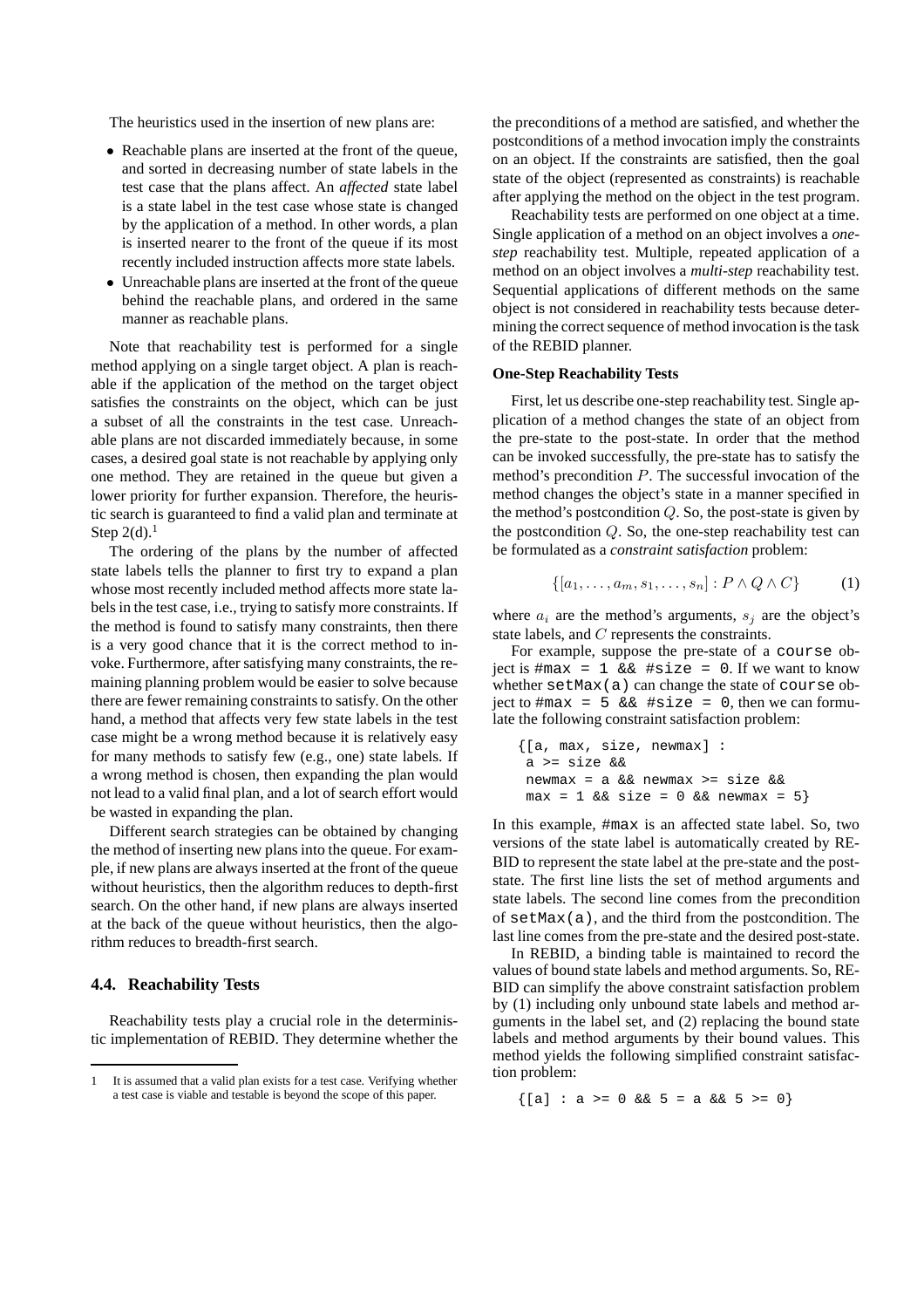which requires less work on Omega Calculator.

In Omega Calculator syntax, the above constraint satisfaction problem is written as

R :=  $\{[a] : a \ge 0 \& 5 = a \& 5 \ge 0\}$ ;

Evaluation of this expression in Omega Calculator yields

{[5]}

which is a set that contains the possible value. This means the constraints can be satisfied, and in addition, a can be bound to the value 5. If the constraints cannot be satisfied, then Omega Calculator will return False. So, Omega Calculator performs not only constraint satisfaction but also instantiation and binding of values to the state labels and method arguments. The bound labels and their values are recorded in REBID's binding table. Essentially the same procedure is performed in Step 2(b) of the deterministic RE-BID for instantiation and binding.

#### **Multi-Step Reachability Tests**

Multi-step reachability test is performed using Omega Calculator's reachable function. Its syntax is

R := reachable of *goal-state-label* in (*list of state labels*) { *state-label* : *start-state* | *state-label* -> *state-label* : *transition* };

The | symbol means "or". For example, suppose the pre-state of a course object is #max = 10 &&  $\#size = 0$ , and we want to know whether multiple invocations of  $addStudent(s)$  can change the state of course object to  $\text{max} = 10$  &&  $\text{#size} = 5$ . In this case, according to the specification of addStudent, only #size is affected by the method. So, form a state by the name t that contains only size, which denotes the pre-state of #size. Because the state is changed by the method, the post-state of  $t$  contains a new label newsize.

In Omega Calculator, the above multi-step reachability test can be written as

```
R := reachable of t in (t) \{t : {[size, max] : size = 0 & & max = 10}t \rightarrow t: {[size, max] -> [newsize, max] :
    exists([s] : s != null && size < max &&
           newsize = size + 1 & &
           exists([s1]: sl = s))}};
```
The second line defines the start state of  $t$ . The third line indicates the transition that changes the state. The exists clause specifies the constraints on the state transition, which has the same syntax as Eq. 1. The fourth line comes from the method's precondition and the last two lines from its postcondition. The symbol null is substituted with a hash value that represents a known constant; otherwise, Omega Calculator will regard it as an unknown label.

The above multi-step reachability test can also be simplified by REBID using the binding table into:

```
R := reachable of t in (t) {
  t : {[0]},
  t -> t: {[size] -> [newsize] :
      exists([s] : s := null & size < 10
             & newsize = size + 1) }
};
```
The value  $\theta$  is retained in the start state of  $\tau$  because the state label #size is affected by the method. On the other hand, #max can be removed because it is not affected. The existential quantification in the method's post-condition is also removed because it only specifies a binding of the object's state label with the method argument, which is recorded in the binding table.

Evaluation of the expression in Omega Calculator yields

 $R := \{ [size] : 1 \leq size \leq 10 \}$ 

which gives a set of possible solutions to t. To verify whether the solutions satisfy the test case requirement, an intersection is performed between the returned set and the test case requirement (i.e.,  $\#size = 5$ ) because, in general, two sets with non-empty intersection (i.e., can satisfy both sets) may not contain each other as a subset:

R intersection {[5]};

which yields the answer

{[5]}

This means that the reachability test is successful. If the test fails, Omega Calculator will return

{[size] : FALSE}

which means that the intersection is an empty set.

Note that the multi-step reachability test formulated in this section can also be used to perform single-step reachability test. But, Omega Calculator takes more time to perform single-step reachability test using the reachable function than simple constraint satisfaction. Therefore, in REBID, single-step reachability test is solved using constraint satisfaction and multi-step reachability test is solved using the reachable function.

#### **5. Experiments and Discussions**

Five variations of the REBID planner were tested:

- BFS: Breadth-first search without heuristics.
- DFS: Depth-first search without heuristics.
- 0RT: Heuristic search without reachability test (RT). The plans are ordered by the number of affected state labels without checking whether they are reachable.
- 1RT: Heuristic search with one-step RT only.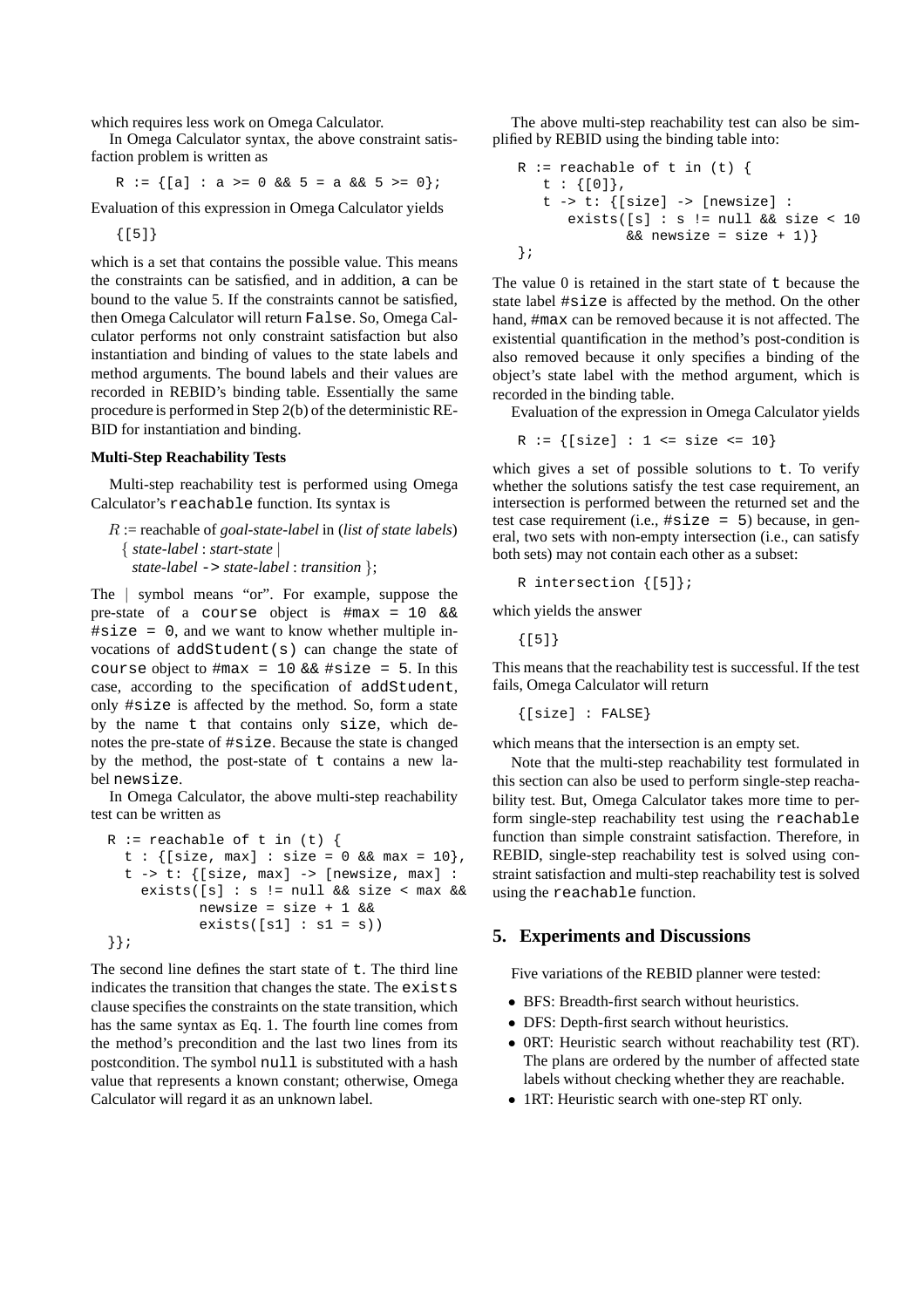• MRT: Heuristic search with one-step and multi-step RT. One-step RT is performed first. Multi-step RT is performed only if one-step RT fails.

The performance of the algorithms were measured in terms of (1) execution time (in a Pentium 1.6GHz PC with 256MB RAM), (2) depth of search tree, and (3) total number of plans generated, which reflects the space requirement.

Three test cases were performed based on the example specifications given in Section 3. These specifications were chosen because they are simple and straightforward, and yet rich enough to illustrate various important aspects of the REBID algorithm. If more complex specifications were chosen, then it would be very difficult to really study and understand the behavior of REBID, let alone using it in practical applications.

## **5.1. Test Case 1**

Test Case 1 assessed the performance of the algorithms in constructing a simple object that contained another object as its attribute:

```
Course course1
course1.#max = 10course1.teacher = teacher1
teacher1.name = "Ms Lee"
```
The test performance is as follows:

|                | <b>BFS</b> | <b>DFS</b> | 0RT  | 1RT  | <b>MRT</b> |
|----------------|------------|------------|------|------|------------|
| run time $(s)$ | 0.51       | > 120      | 0.01 | 0.17 | 0.19       |
| depth          |            | >106       |      |      |            |
| no. of plans   | 30         | > 373      |      |      |            |

The search algorithms with heuristics were most efficient and they found valid plans by searching only a tree of depth 3 containing 5 plans. MRT took a little longer than 0RT and 1RT because it invoked the reachable function of Omega Calculator, which took a little more time to solve compared to simple constraint satisfaction. BFS could also find a valid plan after searching through 30 plans up to a depth of 3. Therefore, it took longer to find a valid plan.

DFS could not find a valid plan after executing for 2 minutes and was aborted. It had already searched through 373 plans with a search depth of 106. This happened because of the following reason. DFS happened to choose the constructor that constructs a Course object with  $\#max =$ 1 first. Then, it picked incMax to try to increase #max. After choosing incMax, the precondition of decMax became satisfiable, and decMax was always tried first before incMax. So, DFS was trying alternate invocations of incMax and decMax, which could not produce a valid plan no matter how long the sequence of instructions was.

If we swapped the sequence of incMax and decMax in the specification so that DFS always tried incMax before decMax, then DFS could also find a valid plan. The test results for this case are:

|                | <b>BFS</b> | <b>DFS</b> | 0 <sub>R</sub> T | 1RT  | <b>MRT</b> |
|----------------|------------|------------|------------------|------|------------|
| run time $(s)$ | 0.50       | 0.73       | 0.01             | 0.17 | 0.19       |
| depth          |            |            |                  |      |            |
| no. of plans   | 33         | 61         |                  |      |            |

Heuristic search still executed more efficiently. The plans generated by BFS and heuristics search were:

```
Course course1 = new Course(10);
Teacher teacher1 = new Teacher(Ms_Lee, 1);
course1.setTeacher(teacher1);
```
#### The plan generated by DFS was:

```
Course course1 = new Course();
course1.setTeacher(teacher1);
course1.incMax();
... // repeat 8 times
course1.incMax();
Teacher teacher1 = new Teacher("Ms Lee", 1);
```
This test case shows that, without the use of heuristics and reachability tests, DFS is very sensitive to the sequence of method specifications. On the other hand, the heuristics algorithms significantly shorten the execution time by directing the search along paths that are more likely to succeed.

## **5.2. Test Case 2**

Test Case 2 measured the algorithms' performance in constructing an aggregate object that contained 2 elements.

```
Course course1
Course1.#max = 10
course1.#size = 2
```
For test Case 2, DFS again could not find a valid plan after executing for 2 minutes and was aborted:

|                | <b>BFS</b> | <b>DFS</b> | 0RT   | 1RT  | <b>MRT</b> |
|----------------|------------|------------|-------|------|------------|
| run time $(s)$ | 4.87       | >120       | > 120 | 0.54 | 0.62       |
| depth          | n          | >106       | >106  |      |            |
| no. of plans   | 199        | > 373      | > 373 |      |            |

This time, it was trying alternate invocations of addStudent and deleteStudent. 0RT, without reachability test, also suffered the same problem. On the other hand, 1RT and MRT could obtain valid plans, and they executed more efficiently than BFS did.

Same as for Test Case 1, by swapping the sequence of addStudent and deleteStudent in the specification, DFS and 0RT can also generate a valid plan. In this case, the test results are as follows:

|                | <b>BFS</b> | DFS. | 0RT  | 1RT  | <b>MRT</b> |
|----------------|------------|------|------|------|------------|
| run time $(s)$ | 4.86       | 4.08 | 0.26 | 0.50 | 0.61       |
| depth          |            | 14   |      |      |            |
| no. of plans   | 202        | 65   |      |      |            |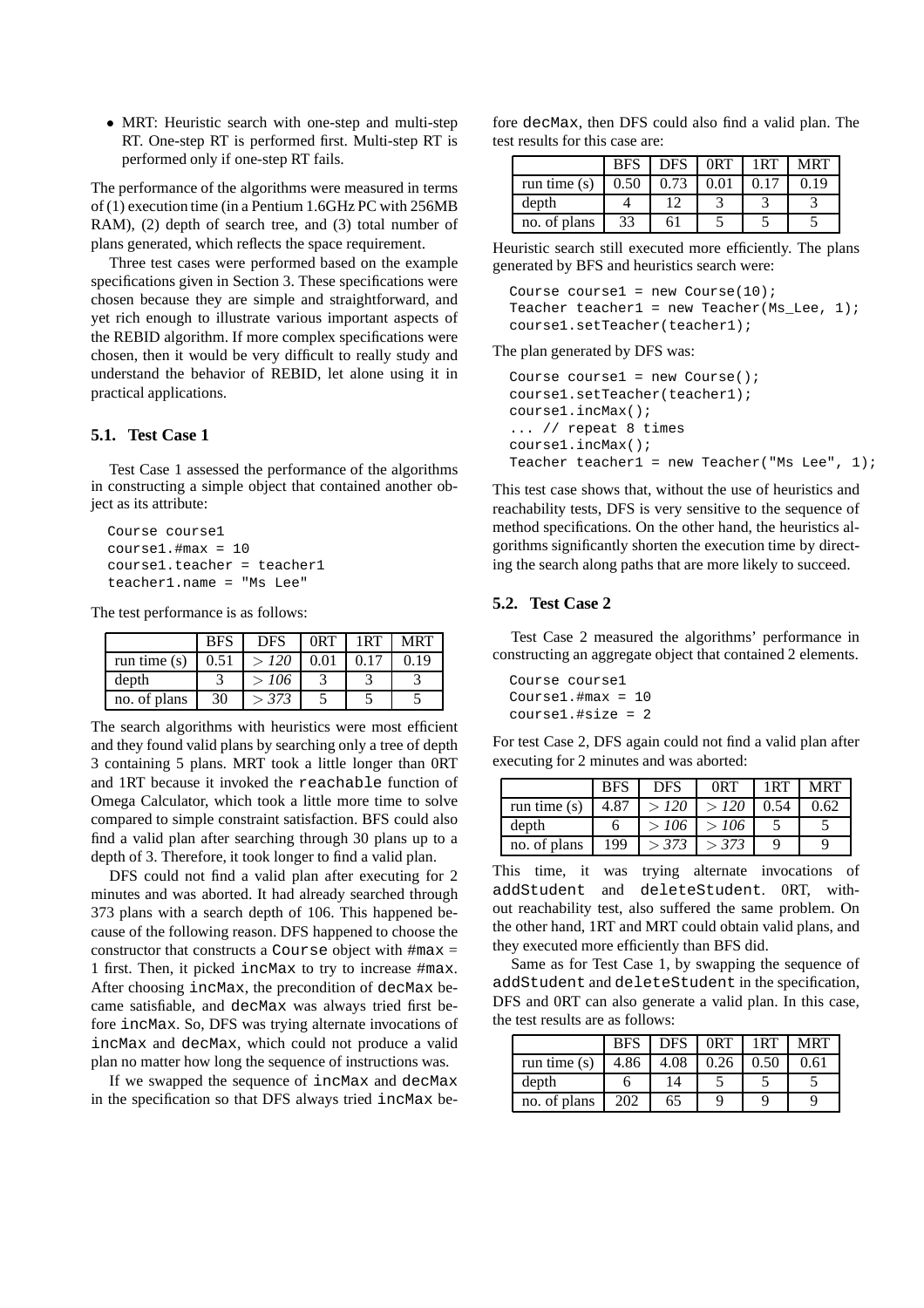

**Figure 1. A screen-shot of the execution of the REBID planner for Test Case 2.**

Figure 1 illustrates a screen-shot of the execution of RE-BID for Test Case 2. The top-right pane shows an internal representation of the class specification. The middle pane shows the test case constraints that must be satisfied by the required Course object. The bottom pane shows the sequence of instructions generated for creating the required Course object. The heuristic search algorithms and BFS generated the same plan as given in Fig. 1. The plan generated by DFS was:

```
Course course1 = new Course();
course1.incMax();
... // repeat 8 times
course1.incMax();
Student student1 = new Student("name1", 1);
course1.addStudent(student1)
Student student2 = new Student("name2", 1);
course1.addStudent(student2)
```
## **5.3. Test Case 3**

Test Case 3 was similar to Test Case 2 except that the algorithms were to construct aggregate objects with maximum number of elements, and the maximum number  $n$  varied from 1 to 10:

Course course1 course1.#max =  $n$ coursel.#size =  $n$ 

For Test Case 3, when the original method sequence was used, DFS and 0RT could not generate a valid plan for  $n > 1$ , 1RT failed for  $n > 2$ , and BFS failed for  $n > 3$ , each after running for 2 minutes. DFS, 0RT, and 1RT were stuck for the same reason discussed in Sections 5.1 and 5.2. On the other hand, BFS tried to search through all plans to find the valid one, and it could not complete the search in 2 minutes when  $n > 3$ . More details about BFS's behavior is discussed below.

As for Test Cases 1 and 2, after changing the method sequences in the specification, DFS, 0RT, and 1RT could all generate valid plans. Figure 2 illustrates the algorithms' performance. The heuristic search algorithms were more efficient than DFS. MRT and 1RT were a little slower than 0RT due to the invocation of reachability tests. MRT invoked multi-step reachability tests using Omega Calculator's reachable function, which took a little more time than the one-step reachability tests invoked by 1RT. BFS tried to search all possible plans for a valid plan. Its execution time and space requirement (number of plans generated) increased exponentially with  $n$ , even though its search depth increased linearly with n. For  $n = 3$ , it required 73 sec. For  $n > 3$ , it could not find a valid plan within 2 minutes and was aborted.

### **6. Conclusion**

This paper presented a method of improving the search efficiency and effectiveness of REBID for automated generation of test programs. Using heuristic search with multistep reachability tests, it can find a correct plan (i.e., instruction sequence) more efficiently than BFS and DFS. More-